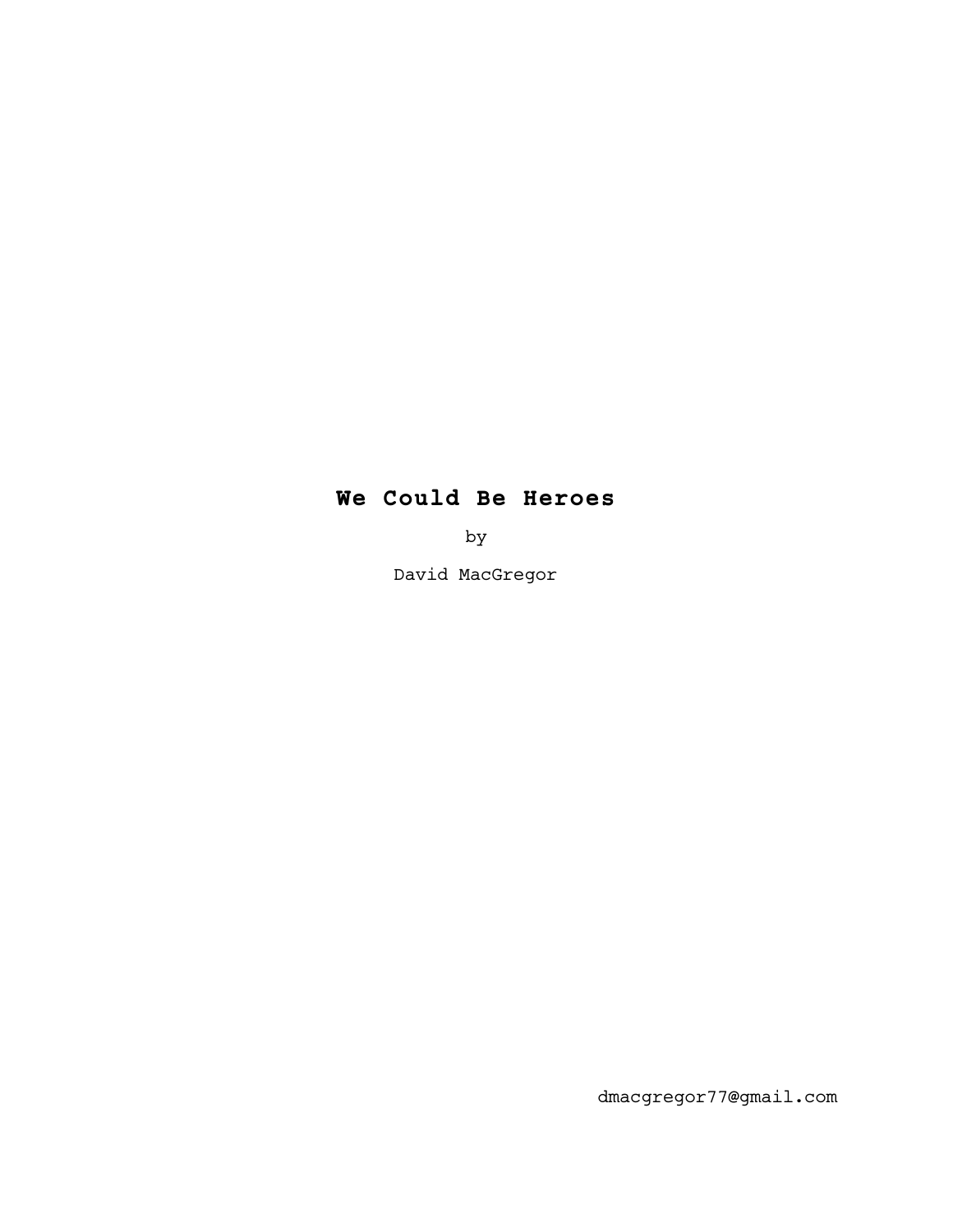## Setting

A bathroom.

## **Time**

Now and then.

## Cast

 PAM - A woman with a broken toilet in her 20s-30s. HANK - A plumber in his late 20s-40s.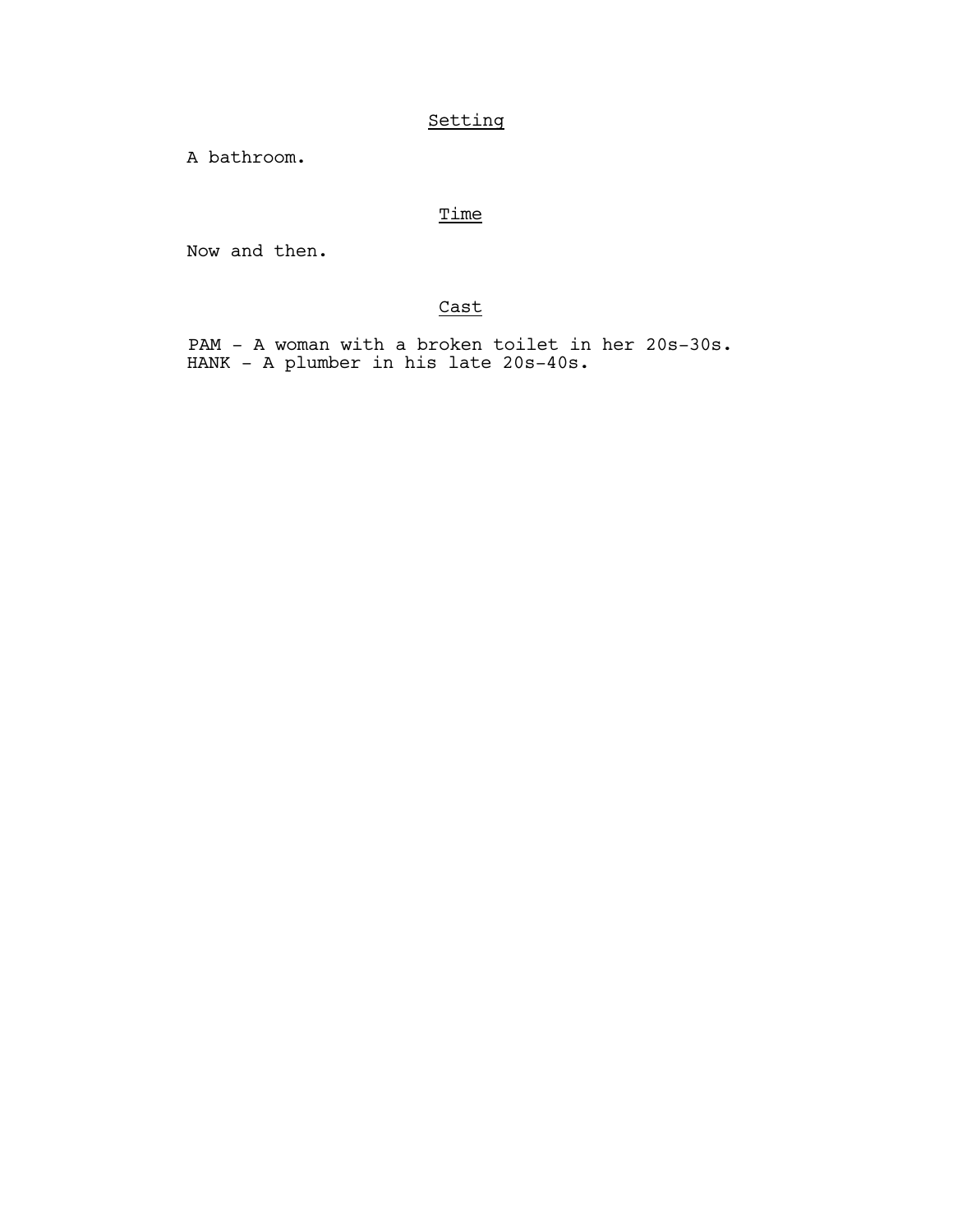*At center stage is a toilet. There is nothing else, only darkness.* PAM (O.S.) ...it is so nice of you to come out here at this time of night. HANK (O.S.) No problem. It's what I do. PAM (O.S.) The bathroom is over here. *HANK and PAM enter and approach the toilet. PAM has on pyjamas, a robe, and slippers. HANK wears work clothes. He carries a large toolbox. PAM points to the toilet.* PAM That's it. HANK Yeah, I figured. PAM I'm sorry, of course that's...it's late. I'm still halfasleep. HANK So, what's going on? PAM I don't know. I got up to use it and when I went to flush there was this loud cracking sound, like something broke. HANK Well, let's take a look. PAM I should have waited to the morning. I think I kind of panicked a little. HANK Hey, like my ad says, 24/7. No point in putting that in there if I don't mean it. PAM It's great that you're available like that. HANK

I'm not big on sleeping anyway.

1.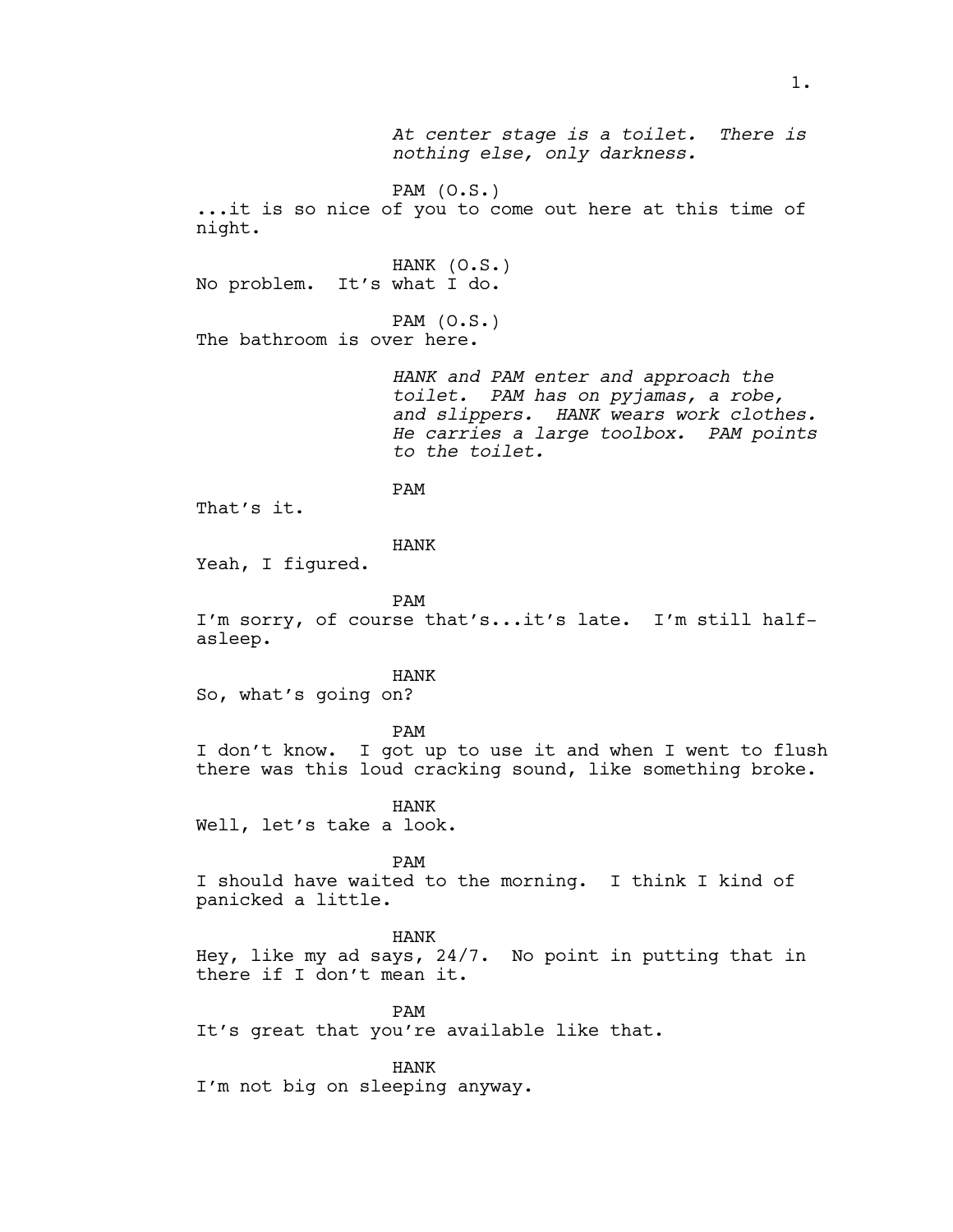PAM

God, I shouldn't have called.

HANK

Relax, will you? It's no problem. And if you have a cracked tank, believe me, you'll be glad you called.

PAM

Why would the tank crack?

HANK

They do. Usually because somebody's messing with them, but sometimes all on their own. I'll tell you what, if that happens and there's nobody home...big mess. But I don't see any water on the floor. That's a good sign.

> *HANK pulls the lid off the tank and peers inside.*

PAM

I usually call my brother when stuff like this happens...

HANK

But he's probably sleeping like a normal person.

PAM

No, he's not around anymore...he just enlisted in the Marines.

> *HANK pulls a flashlight from his toolbox, turns it on, and peers into the tank again.*

PAM

But he's great at fixing stuff...cars, plumbing, anything mechanical...not that he hasn't had his issues. School wasn't really his thing...I think the Marines are going to be really good for him. You know, just the structure. The discipline.

> *HANK stops looking in the tank and turns the flashlight off.*

HANK

Well, the tank's fine, but your ball cock's fried.

PAM

Is that bad?

HANK

It's not good, but it's an easy fix. And the cracking sound you heard was the plastic piece that holds the lift rod in place.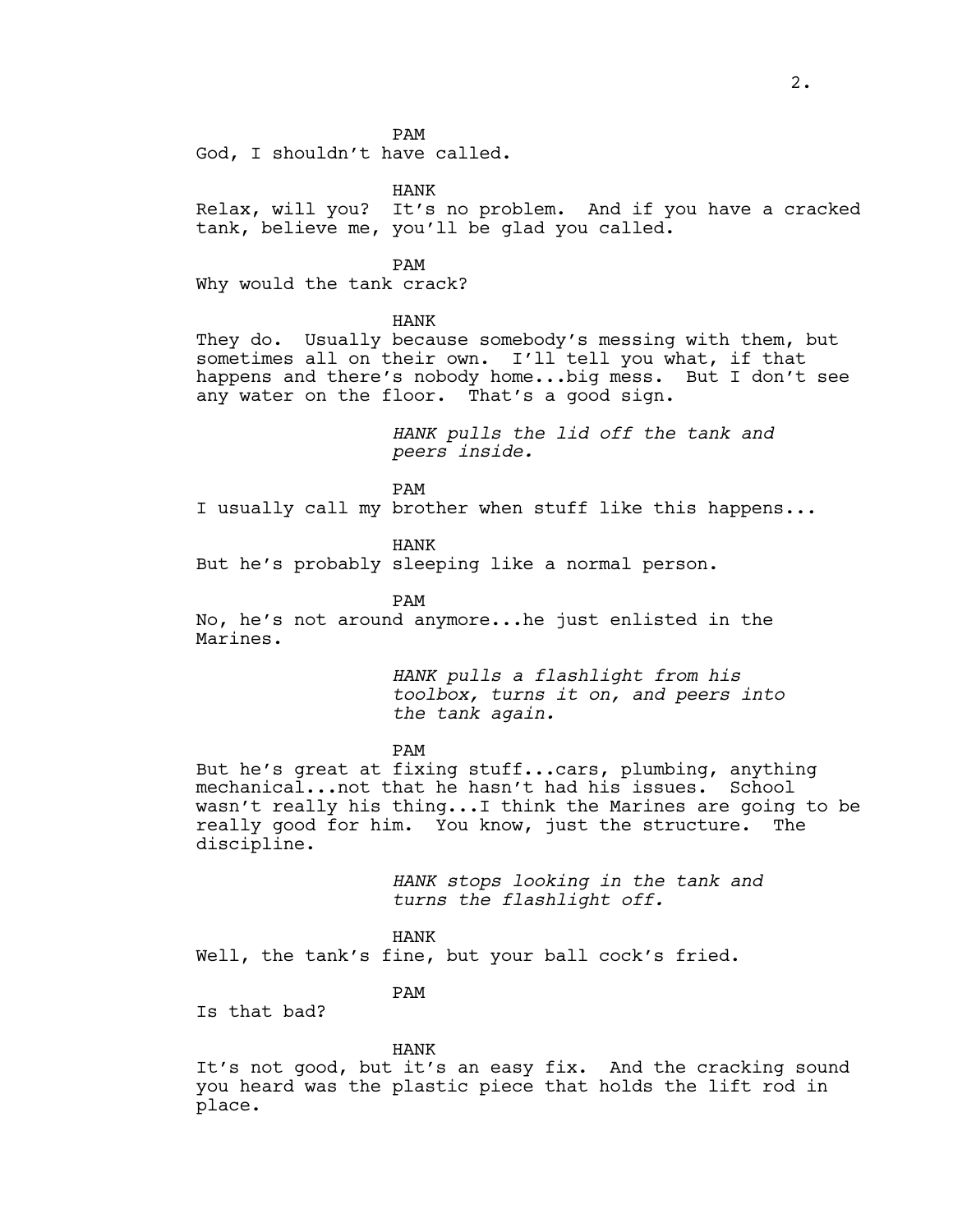PAM

So, do you need to come back?

HANK

Nah, I have the parts. It's a quick job. Your brother could have done it if he was around.

*HANK searches his toolbox.*

PAM

Well, he's in South Carolina for basic training. I'm really proud of him. So are our nephews. He's like a hero to them now, with his uniform and everything.

HANK

I'll bet.

PAM

You never wanted to join the Marines and be a hero?

*HANK stands up with a wrench.*

HANK

Lady, it's three in the morning and I'm here to fix your toilet. I don't think it gets any more heroic than that.

*HANK starts working on the toilet.*

PAM

Maybe you're right. So, do plumbers get medals for answering emergency calls at three in the morning?

HANK

(immersed in his work) I don't need a shiny star to tell me I'm doing good. That's for kindergartners and soldiers.

PAM What's that supposed to mean? You think giving a soldier a medal is like giving a kindergartner a star? (beat as she watches him work) That's a terrible thing to say.

HANK

You're right. I'm sorry I opened my mouth, okay? It's been a long day.

PAM Our soldiers are protecting your freedom.

*With one hand holding something inside the tank, HANK points.*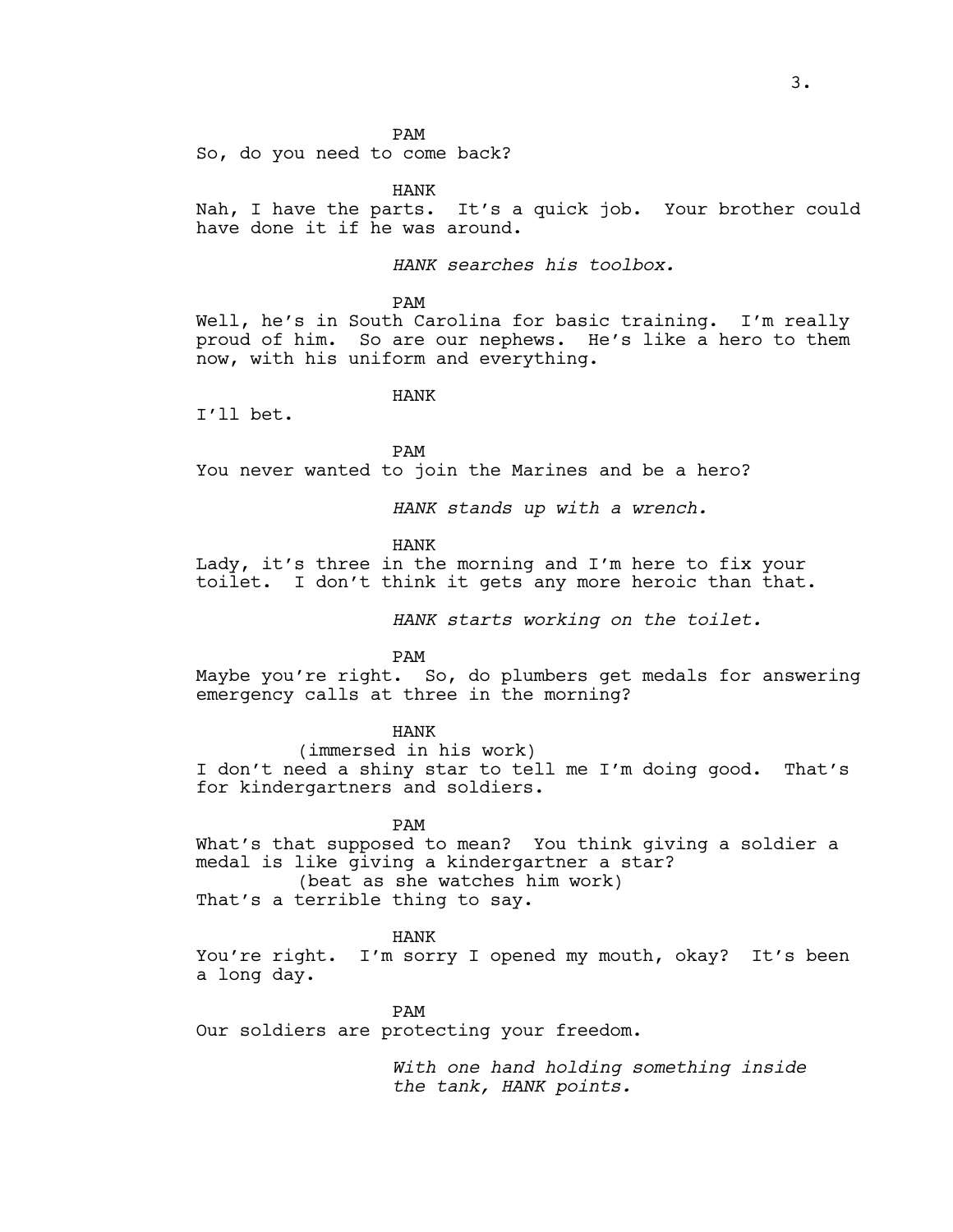HANK Could you hand me that wrench? *PAM picks up the wrench, but doesn't hand it over.* PAM You know that, right? HANK I just need the wrench, okay? PAM What is your problem? HANK Lady-- PAM Why don't you think our soldiers are protecting your freedom? HANK Because they're not. Can they? Yes. Have they? Sure. These days? Not so much. Wrench. *PAM hands him the wrench and he gets to work.* PAM I don't...okay, look, I'm glad you're fixing my toilet, but there is something wrong with you. HANK No argument from me. PAM (invading his space) Because you know you're wrong! HANK I'm just here to fix the damned toilet, all right? Will you let me do that? *PAM backs up, crosses her arms, and shakes her head. HANK looks up at her, knows he's being judged, and...* HANK Yeah, I'm a horrible person, okay? With plumbers who come out at three a.m., you take your chances. But--

*HANK manages to bite his tongue.*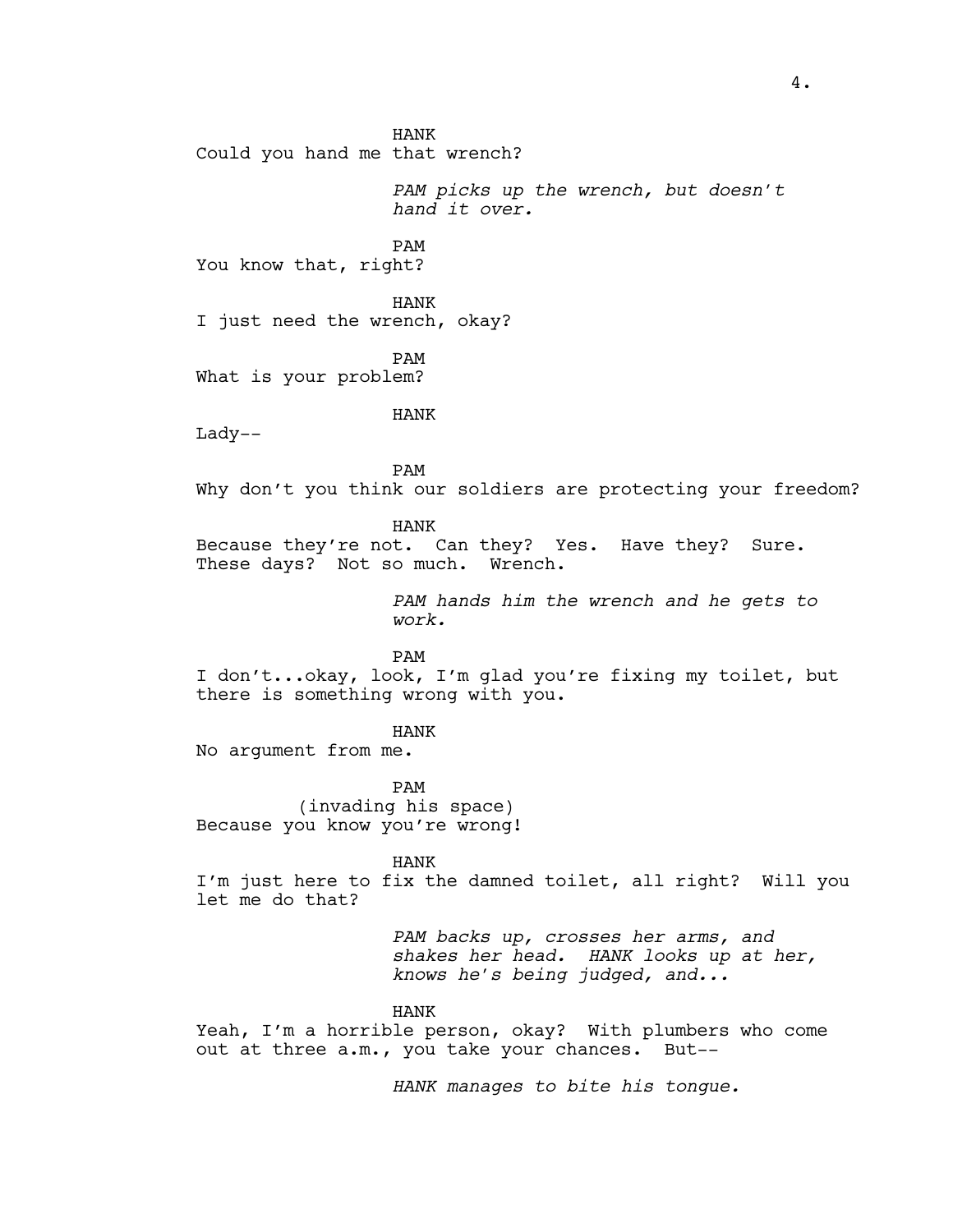But what?

HANK

PAM

Nothing.

PAM

No, not nothing! You were going to say something! But what?

HANK

You want to know what's really horrible? It's how proud you are.

PAM

What are you talking about?

HANK

That's what you said. That you're proud of your brother. That he's a hero to your nephews. You think that's just you? It's the same thing around the world. Proud families sending their kids off to be soldiers. Russian kids, Chinese kids, Muslim kids...

PAM

What about it?

HANK

They're all heroes. Every single one of them. Because when it comes to war, nobody thinks they're the bad guy. So their heroes kill our heroes and our heroes kill their heroes. That's the game. Only that's somebody's son...somebody's daughter. Somebody who was loved who's never coming home. And for what? An oil field? A rice paddy? The promise of heaven?

PAM

You don't think we need soldiers? Is that it? You think my brother's an idiot for joining the Marines? For being patriotic?

HANK

It's not the kids who are the idiots. It's us. The proud friends and families. We're the ones buying the same bullshit story over and over. You see those people across the ocean? See those people who dress and talk different? They're not like us. They're the enemy. And so we take our children, slap guns in their hands, and tell them to go kill other people's children.

PAM

That's a pretty sick way of looking at it.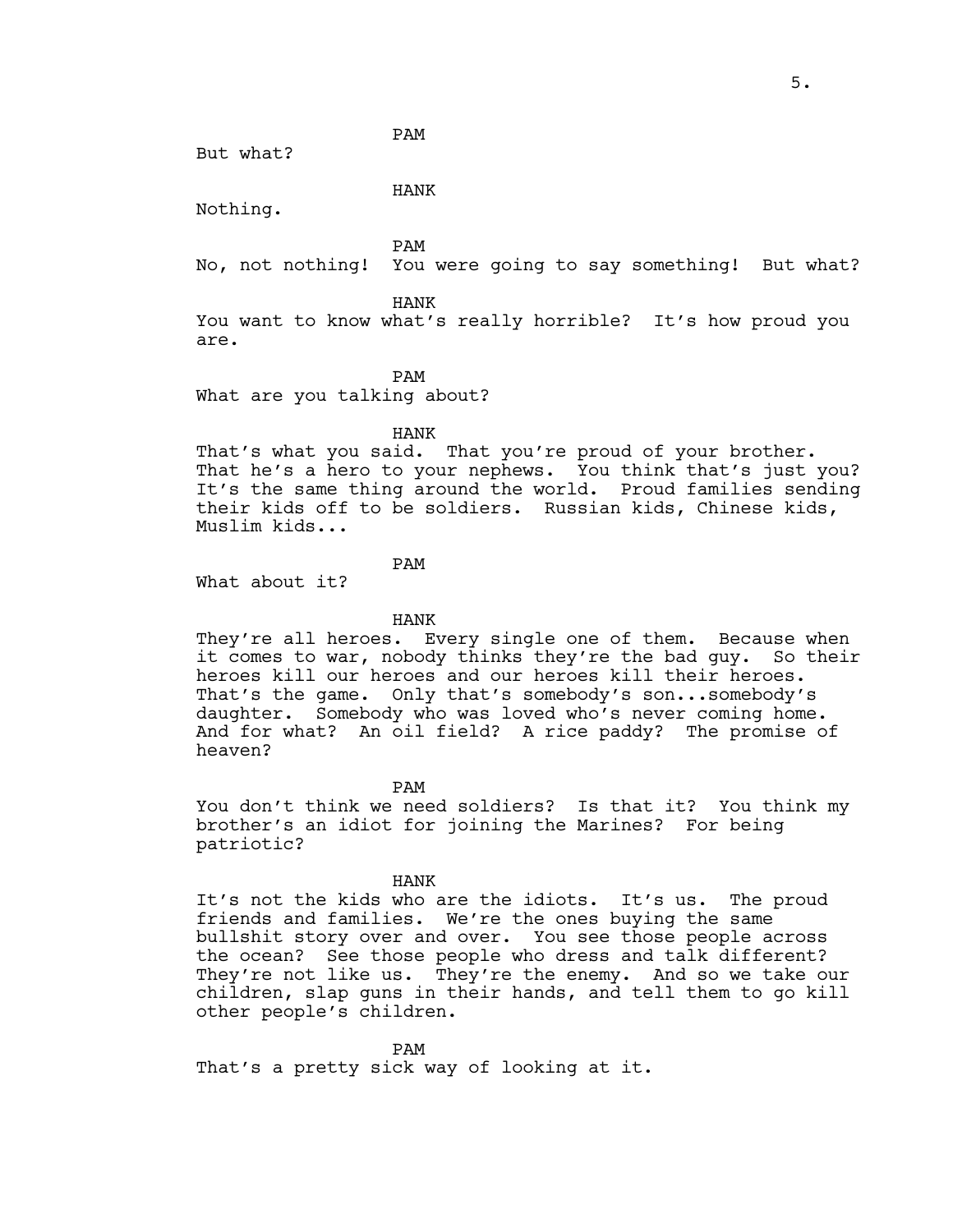HANK And it's not sick the way we turn every other sporting event into a commercial for the military? The way they trot out some poor legless son-of-a-bitch at halftime so people can put down their ten dollar beers and clap for thirty seconds? That's more than sick. That's fucking pathological.

> *HANK goes back to work inside the tank with both wrenches. PAM watches him, reassessing...*

PAM

Were you in the service? (off his silence) Or did you know someone?

HANK

Doesn't everyone know someone? (pulls the broken parts from the toilet tank) There's your problem. Broken ball cock.

> *As HANK puts the broken parts in a plastic bag, PAM sees the repair parts still boxed up. She uses a screwdriver to slice the sealed tape on the box, opens it up, and gives HANK a part. She continues to hand him parts as he works.*

PAM

My brother is trying to do a good thing...he's a good kid.

HANK

I'm sure he is. And he's what, eighteen, nineteen? There's kids like him all over the planet and they get sold the same hero, warrior, martyr bullshit that's been sold for centuries. Like Napoleon Bonaparte once said, it's amazing how long and hard a man will fight for a colored piece of ribbon.

PAM

And that's all war is to you? Deluded teenagers fighting for pieces of ribbon?

HANK

Pretty much. It's worth more to the guys calling the shots, of course. They have their own agendas. But the biggest one is convincing the families that those body bags are full of heroes. Whatever it takes to keep the machine going. (beat) Your parents still alive? (off her nod) (MORE)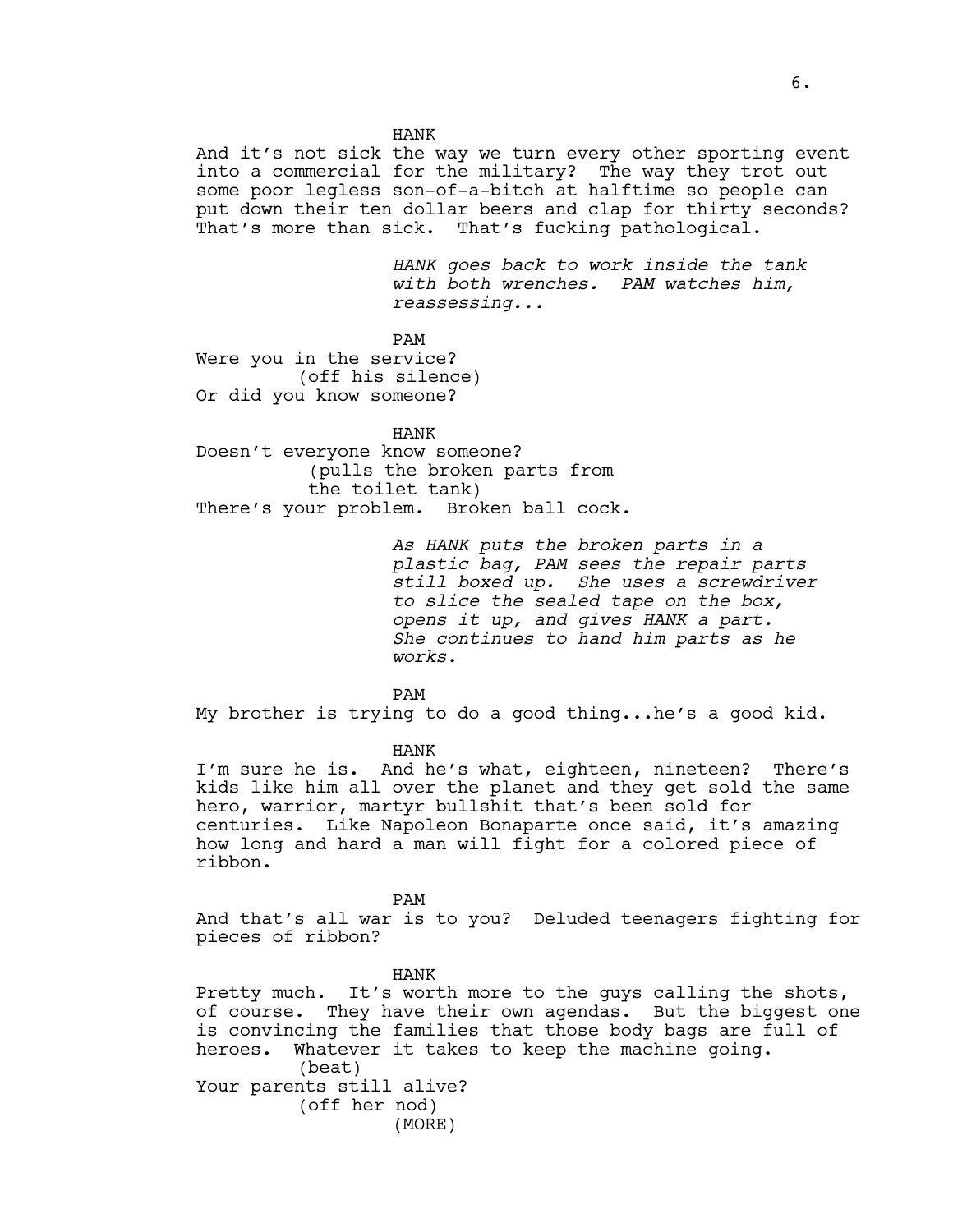HANK (cont'd)

And I'm sure they're proud of your brother too...I just hope they stay that way.

PAM Because he could get wounded or killed.

HANK

Maybe. Or maybe he's just standing by the side of the road watching a buddy of his trying to stuff his guts back inside his body. But there's no medal or shiny star for that...

> *HANK flushes the toilet, watching the mechanism inside the tank.*

HANK

You're good to go...so to speak. Sorry, that's the only plumbing joke I know.

> *HANK puts the lid back on the tank, then kneels by his toolbox, putting his tools away as PAM watches him.*

PAM

My brother didn't enlist to get a shiny star. He wants to help people. To defend people who can't defend themselves. I'm not saying all soldiers are heroes. But they can be. I really, truly believe they can be.

*HANK closes his toolbox.*

HANK Don't you think I do?

> *HANK stays kneeling, motionless. PAM approaches and crouches next to him, holding out the screwdriver.*

PAM

Can I give you a piece of advice? You should probably stay out of conversations in bars.

> *HANK looks at her, managing a smile. He takes the screwdriver and slips it into his shirt pocket.*

HANK

I generally stay out of conversations everywhere.

*HANK stands up and picks up his toolbox, ready to leave. PAM pulls a checkbook from the pocket of her robe.*

PAM How much do I owe you?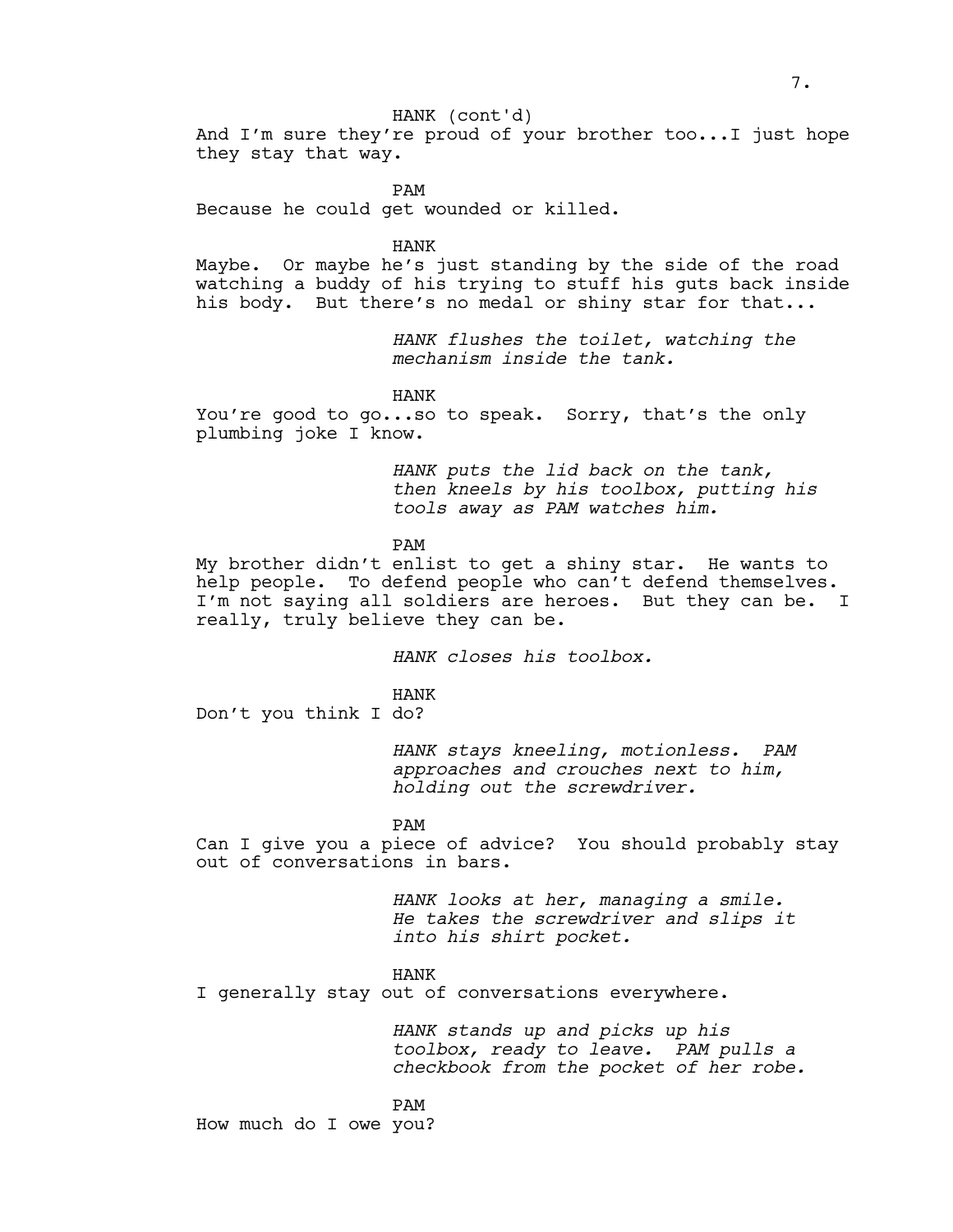HANK Let's call it a hundred. Does that work for you? PAM That works for me. *HANK watches her write the check.* HANK What do you do for a living? PAM I teach. HANK Teach what? PAM Science. To seventh graders. HANK Now see, that's heroic. PAM Right. HANK I'm not kidding. PAM How is standing in front of a Smart Board talking about osmosis and cellular functions heroic? HANK Because you could make a whole lot more money doing something else, but you're trying to help those kids and make the world a better place. That's what real heroes do. And most of them don't get medals or wear uniforms. PAM (handing HANK the check) So maybe it's plumbers and science teachers they need to start honoring at halftime during football games? HANK That'd be a step in the right direction. (turns to go, then pauses) Good night...

 (he reads the name on the check)

...Pamela.

PAM Good night...I never did get your name. 8.